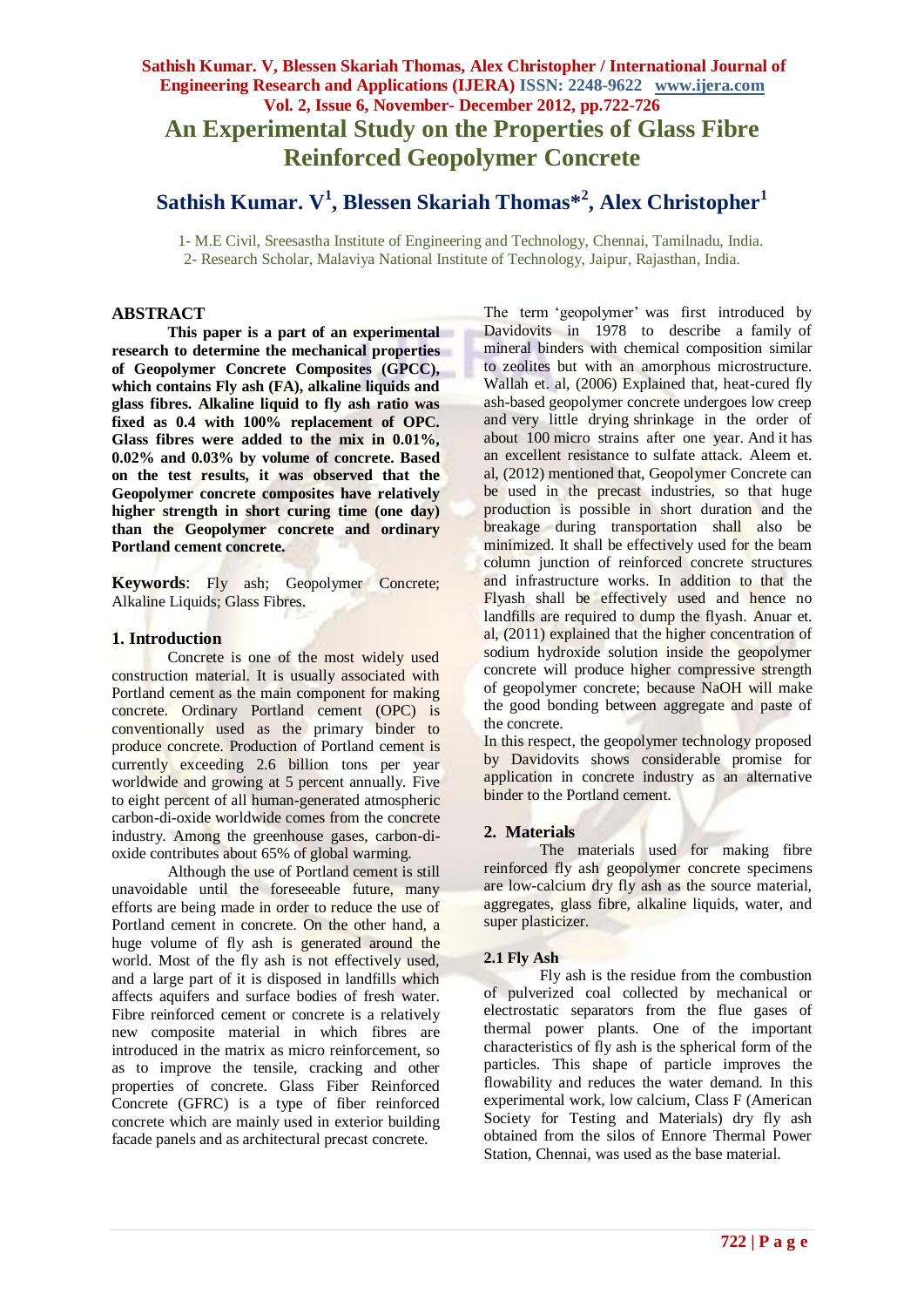## **2.2 Alkaline Liquid**

A combination of sodium silicate solution and sodium hydroxide solution was chosen as the alkaline liquid. Sodium-based solutions were chosen because they were cheaper than Potassium-based solutions. Sodium hydroxide solution with a concentration of 8M consisted of  $8x40 = 320$  grams of sodium hydroxide solids (in pellet form) per litre of the solution. The chemical composition of the sodium silicate solution was  $Na_2O=8\%$ ,  $SiO_2=28\%$ . and water 64% by mass.

### **2.3 Aggregates**

Coarse aggregates comprising maximum size of 20mm having fineness modulus of 6.60, bulk density of 1515  $\text{kg/m}^3$  and specific gravity of 2.68 were used. Fine aggregates having a specific gravity of 2.75, bulk density of  $1672 \text{ kg/m}^3$  and fineness modulus of 2.41, in saturated surface dry condition, were used.

#### **2.4 Glass Fibre**

Glass fibres are made of silicon oxide with addition of small amounts of other oxides. Glass fibres are characteristic for their high strength, good temperature and corrosion resistance, and low price. Alkali resistant E-glass fibres of 12mm length, 0.014mm nominal diameter, specific gravity of 1.9 and density of  $2650 \text{ kg/m}^3$  were used.



**Figure 1:** Glass Fiber in Strand Form **Figure 2:** Glass Fiber in Mat Form

#### **2.5 Superplasticizer**

Use of superplasticizer permits the reduction of water to the extent up to 30 percent without reducing the workability, in contrast to the possible reduction up to 15 percent in case of plasticizers. The use of superplasticizer is practiced for production of flowing, self leveling, self compacting, and for production of high strength and high performance concrete. The sulphonated napthlene-formaldehyde (superplasticizer) is used in this experiment.

# **3. Material Testing**

**3.1 Aggregate Crushing and Impact Value**

Aggregate Crushing value obtained as **26.13 %** and Aggregate Impact Value **13.99 %**. Since the values are less than 30%, the aggregate can be used for all purpose.

| 3.2. Test for Determination of Fineness Modulus   |
|---------------------------------------------------|
| <b>Table 1:</b> Sieve Analysis for Fine Aggregate |

| <b>IS Sieve</b><br>Size | Weight<br>Retained<br>(gm) | Cumulative<br>Weight<br>Retained<br>(gm) | ັ<br>Cumulative<br>% Weight<br>Retained | Cumulative<br>% Passsing |
|-------------------------|----------------------------|------------------------------------------|-----------------------------------------|--------------------------|
| 10 <sub>mm</sub>        | 0                          | 0                                        | $\theta$                                | 100                      |
| $4.75$ mm               | 8                          | 8                                        | 1.6                                     | 98.4                     |
| 2.36mm                  | 43                         | 51                                       | 10.2                                    | 89.8                     |
| 1.18mm                  | 58                         | 109                                      | 21.8                                    | 78.2                     |
| 600micron               | 87                         | 196                                      | 39.2                                    | 60.8                     |
| 300micron               | 180                        | 376                                      | 75.2                                    | 24.8                     |
| 150 micron              | 92                         | 468                                      | 93.6                                    | 6.4                      |
| <b>PAN</b>              | 31                         | 499                                      |                                         | 0.2                      |
| Total                   | 499                        |                                          | 241.6                                   |                          |

The Fineness modulus is 2.41. Sand having a fineness modulus more than 3.2 will be unsuitable for making satisfactory concrete.



**Figure 3:** Particle size distribution of fine aggregates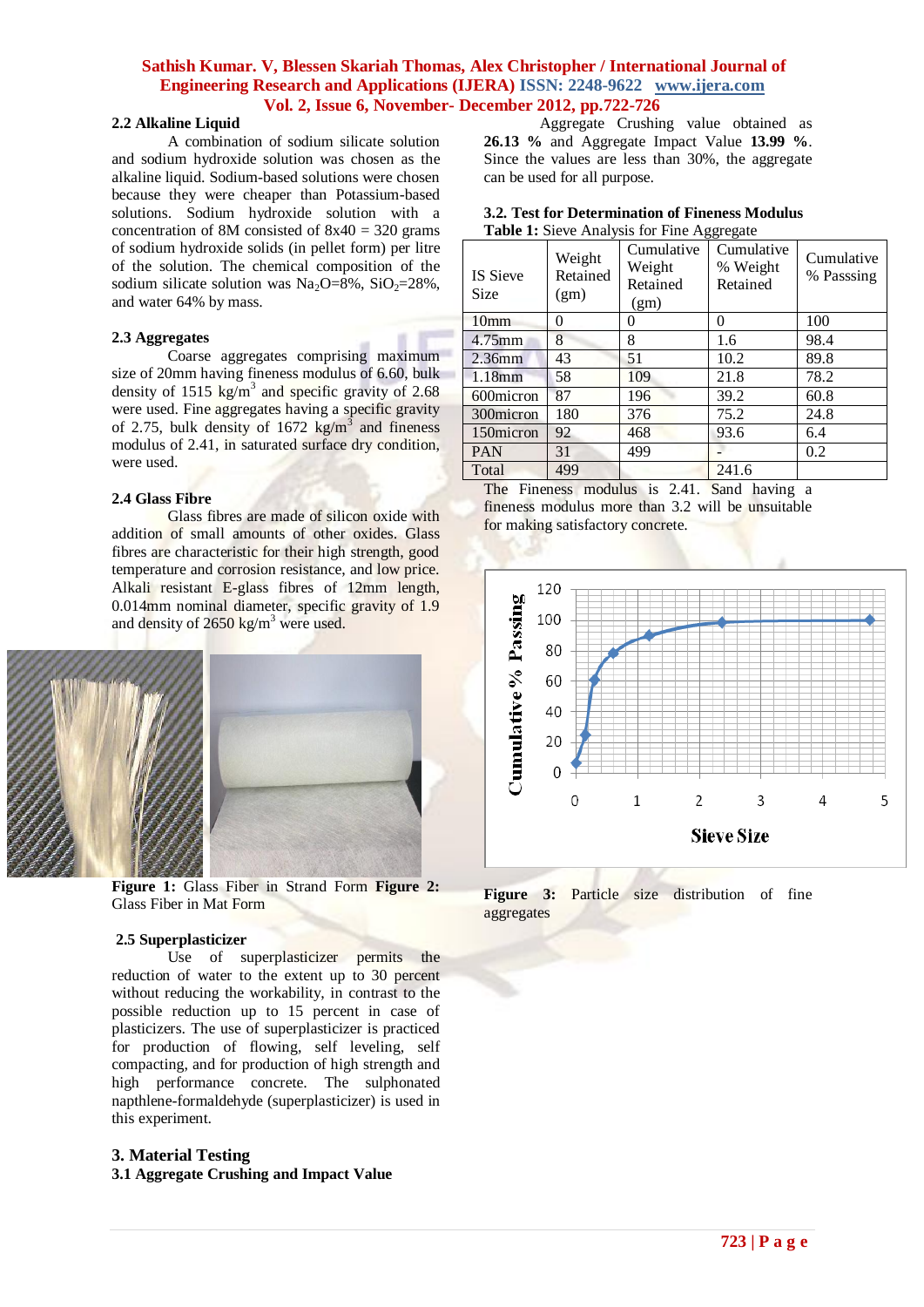| 3.3 Standard Consistency of Cement                         |  |  |  |  |
|------------------------------------------------------------|--|--|--|--|
| $\mathbf{m}$ in $\mathbf{a}$ of independent $\mathbf{m}$ . |  |  |  |  |

| <b>Table 2: Standard Consistency Test</b> |    |                 |     |  |  |
|-------------------------------------------|----|-----------------|-----|--|--|
| <b>Percentage</b>                         | of | Height          | not |  |  |
| <b>Water Added</b>                        |    | Penetrated (mm) |     |  |  |
| 25                                        |    | 26              |     |  |  |
| 30                                        |    | 19              |     |  |  |
| 35                                        |    | 10              |     |  |  |
| 38                                        |    |                 |     |  |  |

Thus the consistency of cement is found to be 38%.

# **3.4 Setting Time of Cement**

|  |  | Table 3: Initial Setting Time of Cement |
|--|--|-----------------------------------------|
|--|--|-----------------------------------------|

| Time in Minutes   Depth not Penetrated (mm) |
|---------------------------------------------|
|                                             |
|                                             |
|                                             |

The initial setting time of cement is found to be 30 minutes**.**

### **3.5 Soundness Test**

**Table 4:** Soundness Test

| <b>Initial</b><br><b>Reading</b><br>$D_1$ (mm) | Final<br><b>Reading</b><br>$D_2$ (mm) | <b>Expansion</b><br>$\mathbf{D}_2$<br>$\mathbf{D}_1$<br>(mm) |
|------------------------------------------------|---------------------------------------|--------------------------------------------------------------|
|                                                |                                       |                                                              |
| 11                                             | $\overline{1}$                        |                                                              |

The soundness of cement paste is found to be 1.5mm. Since it is less than 10mm, the cement is sound.

### **3.6 Mix Proportions**

The fly ash and the aggregates were first mixed together for about 3 minutes. The liquid component of the mixture was then added to the dry materials and the mixing continued for further about 4 minutes to manufacture the fresh concrete. In case of glass fibre reinforced GPCC mix, fibres were added to the wet mix in three different proportions such as 0.01%, 0.02% and 0.03% volume of the concrete.

| Table 5: Concrete Mixture Proportion |  |  |
|--------------------------------------|--|--|
|                                      |  |  |

| Mat<br>erial<br>S             | Coa<br>rse<br>Agg<br>rega<br>te | Fine<br>Aggre<br>gate | Flv<br>As<br>h | <b>NaSi</b><br>Solu<br>tion | <b>NaOH</b><br><b>Solutio</b><br>n | <b>Sup</b><br>er<br><b>Plas</b><br>ticiz<br>er | Wa<br>ter |
|-------------------------------|---------------------------------|-----------------------|----------------|-----------------------------|------------------------------------|------------------------------------------------|-----------|
| <b>Mas</b><br>$s/m^3$<br>(kg) | 1293<br>.6                      | 554.4                 | 394<br>.28     | 112.<br>64                  | 45.08<br>(16 M)                    | 11.8<br>3                                      | 78.<br>86 |

Four mixes are prepared. GPC- Mix without glass fibres and GPCC1, GPCC2 and GPCC3 with Glass fibres in 0.01%, 0.02% and 0.03% by volume of concrete

| Mix ID                              | <b>GPC</b> | <b>GPCC</b> | GPCC GPCC |       |
|-------------------------------------|------------|-------------|-----------|-------|
| <b>Glass</b><br>Fibre (Kg/<br>$m^3$ |            | 0.265       | 0.530     | 0.795 |

**4. Test Results**

**4.1 Slump Test**

**Table 6:** Slump Test

| Geopolymer<br><b>Mixture</b> | Slump (mm) | <b>Degree of Workability</b> |
|------------------------------|------------|------------------------------|
| <b>GPCC</b>                  | 100        | High                         |
| GPCC1                        | 80         | Medium                       |
| GPCC <sub>2</sub>            | 85         | Medium                       |
| GPCC3                        | 80         | Medium                       |

### **4.2 Compressive Strength Test**

The average compressive strength of GPC and GPCC at the age of 1 day and 28 days for 24hours heat curing is given below. As the age of concrete increases from 1 day to 28 days, compressive strength also increases for all the mixes.

**Table 7:** Compressive Strength of Samples

| <b>Sample</b><br><b>ID</b> | of<br>Age<br>concrete | <b>Average</b><br>load<br>(KN) | <b>Compressive</b><br>strength<br>(N/mm <sup>2</sup> ) | $\frac{0}{0}$<br><b>Increase</b><br>in<br>strength |
|----------------------------|-----------------------|--------------------------------|--------------------------------------------------------|----------------------------------------------------|
| <b>GPC</b>                 | 1 day                 | 513.34                         | 22.81                                                  |                                                    |
| GPCC1                      | 1 day                 | 564                            | 25.06                                                  | 9.86%                                              |
| GPCC <sub>2</sub>          | 1 day                 | 617.33                         | 27.43                                                  | 20.25%                                             |
| GPCC3                      | 1 day                 | 586.66                         | 26.07                                                  | 14.29%                                             |
| <b>GPC</b>                 | 28 days               | 546                            | 24.26                                                  |                                                    |
| GPCC1                      | 28 days               | 606.33                         | 26.94                                                  | 11.04%                                             |
| GPCC <sub>2</sub>          | 28 days               | 646.66                         | 28.74                                                  | 18.46%                                             |
| GPCC3                      | 28 days               | 620.66                         | 27.58                                                  | 13.68%                                             |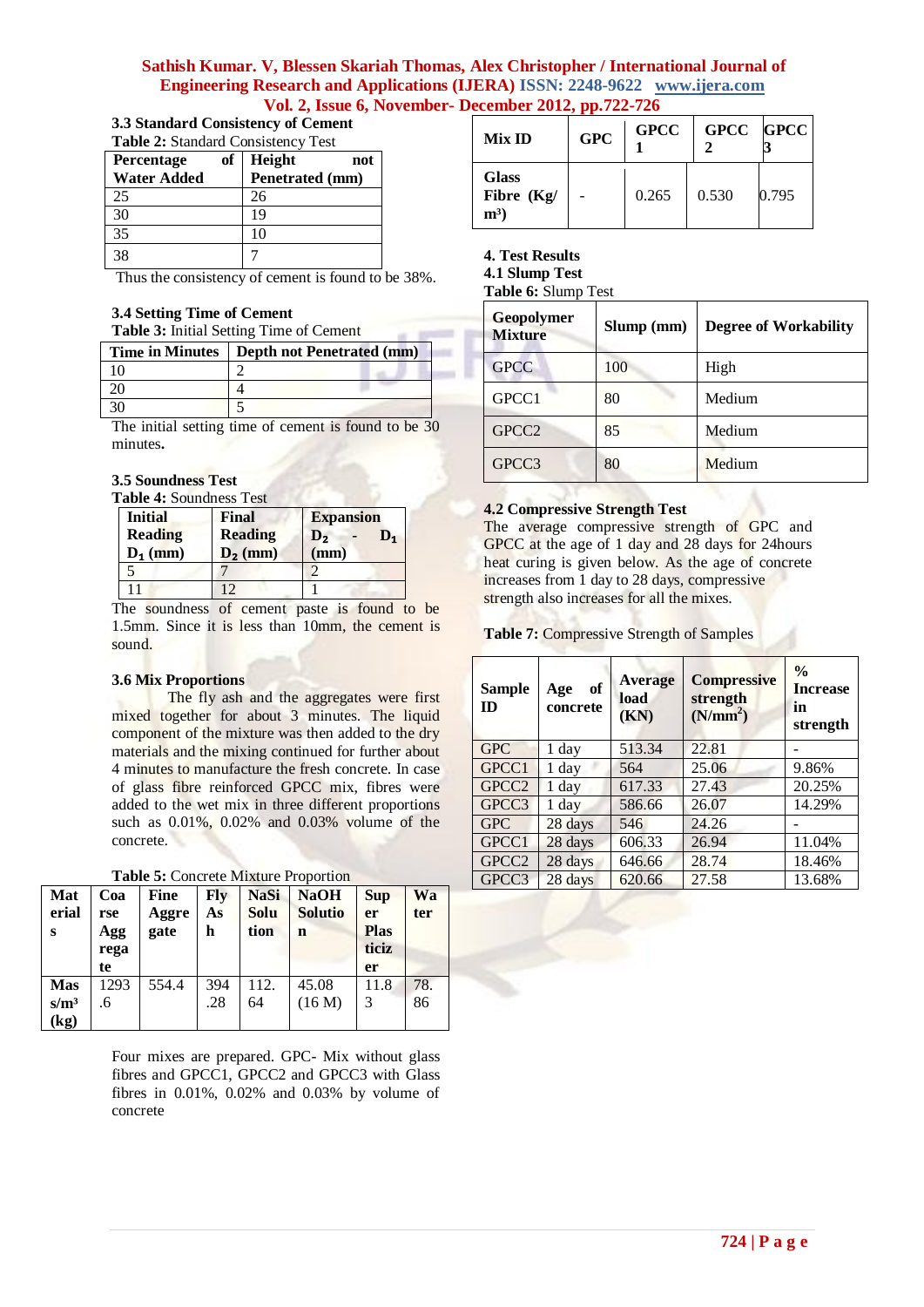

**Figure 4:** Compressive Strength of Glass Fibre Reinforced GPCC

# **4.3 Split Tensile Strength**

The average tensile strength of GPC and GPCC at the age of 1 day and 28 days for 24 hours heat curing is given below. As the age of concrete increases from 1 day to 28 days, tensile strength also increases for all the mixes.

**Table 8:** Split Tensile Strength of Samples After 1day

| <b>Sample</b><br>ID | of<br>Age<br>concrete | <b>Average</b><br>load<br>(KN) | <b>Tensile</b><br>strength<br>(N/mm <sup>2</sup> ) | $\frac{0}{0}$<br><b>Increase</b><br>in<br>strength |
|---------------------|-----------------------|--------------------------------|----------------------------------------------------|----------------------------------------------------|
| <b>GPC</b>          | 1 day                 | 57.66                          | 1.84                                               |                                                    |
| GPCC1               | 1 day                 | 68.33                          | 2.18                                               | 18.48%                                             |
| GPCC <sub>2</sub>   | $1$ day               | 74.33                          | 2.37                                               | 28.80%                                             |
| GPCC3               | $1$ day               | 69                             | 2.2                                                | 19.56%                                             |
| <b>GPC</b>          | 28 days               | 60.66                          | 1.93                                               |                                                    |
| GPCC1               | 28 days               | 72.33                          | 2.3                                                | 19.17%                                             |
| GPCC <sub>2</sub>   | 28 days               | 78.66                          | 2.5                                                | 29.53%                                             |
| GPCC3               | 28 days               | 73.33                          | 2.33                                               | 20.72%                                             |



**Figure 5:** Split Tensile Strength of Glass Fibre Reinforced GPCC

### **4.4 Density of Concrete**

Density of Geopolymer concrete composites is presented in Figure 6. Average Density values of Geopolymer concrete composites ranges from 2369 to  $2426 \text{ kg/m}^3$ . The density of Geopolymer concrete composites was found approximately equivalent to that of conventional concrete.



**Figure 6:** Density of the Samples